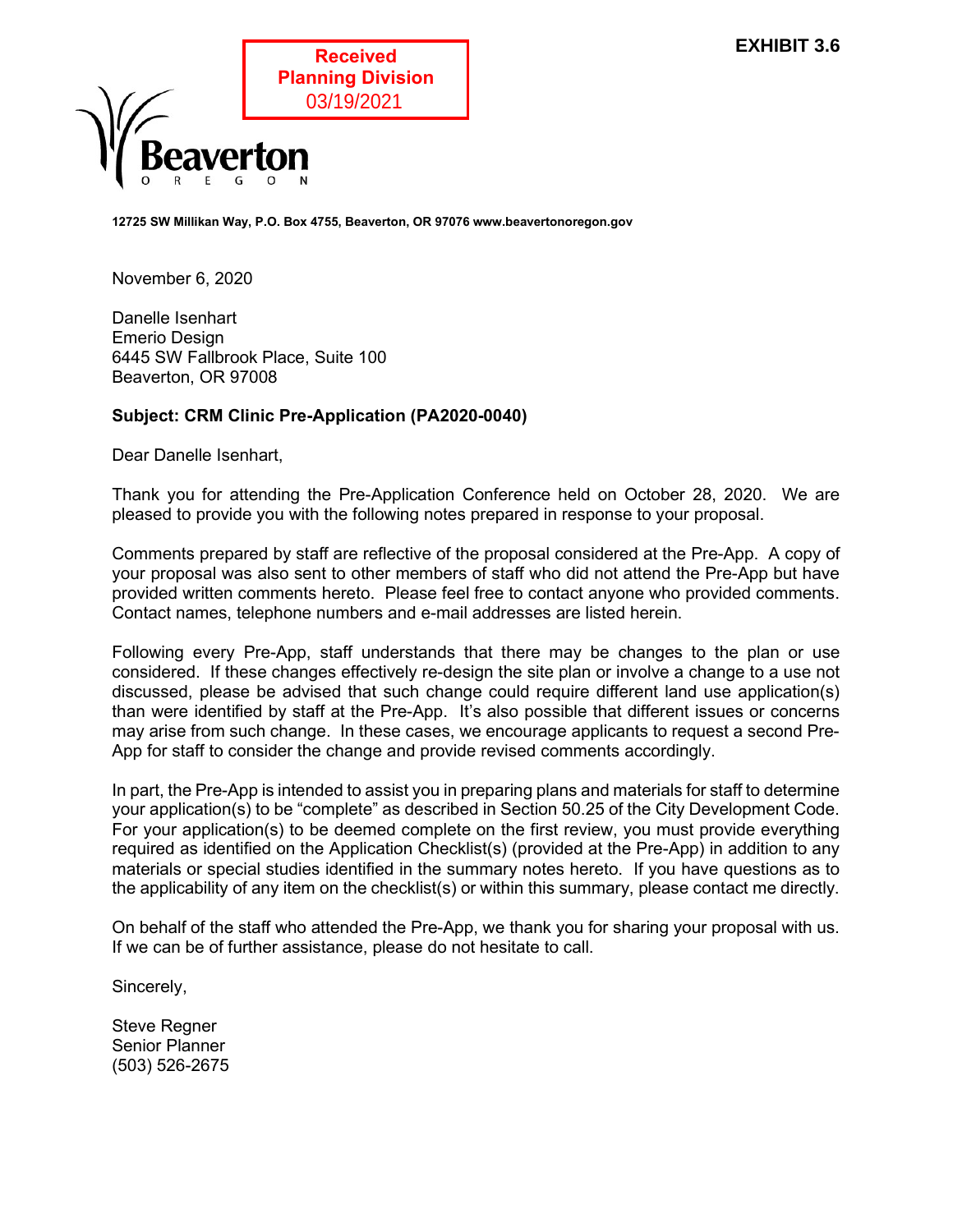# PRE-APPLICATION CONFERENCE MEETING SUMMARY NOTES Prepared for CRM Clinic PA2020-0040 on October 28, 2020

The following pre-application notes have been prepared pursuant to Section 50.20 of the Beaverton Development Code. All applicable standards, guidelines and policies from the City Development Code, Comprehensive Plan and Engineering Design Manual and Standard Drawings identified herein are available for review on the City's web site at: www.beavertonoregon.gov. Copies of the Development Code and Comprehensive Plan are also available for review at the City's Customer Service Kiosk located within the Community Development Department. Copies of these documents are also available for purchase.

The following is intended to identify applicable code sections, requirements and key issues for your proposed development application. Items checked are to be considered relevant to your proposed development.

# PRE-APPLICATION CONFERENCE DATE: October 7, 2020

| <b>PROJECT INFORMATION:</b>   |                                                                                        |  |  |
|-------------------------------|----------------------------------------------------------------------------------------|--|--|
| Project Name:                 | <b>CRM Clinic</b>                                                                      |  |  |
| <b>Project Description:</b>   | Conversion of an existing office building into a medical office use                    |  |  |
| Property/Deed Owners:         | <b>Christopher R Morris</b><br>6800 SW 105 <sup>th</sup> Avenue<br>Beaverton, OR 97008 |  |  |
| Site Address:                 | 6800 SSW 105th Avenue                                                                  |  |  |
|                               |                                                                                        |  |  |
| Tax Map and Lots:             | 1S122AD 02300                                                                          |  |  |
| Zoning:                       | Community Service (CS)                                                                 |  |  |
| Comp Plan Designation         | Community Commercial (CC)                                                              |  |  |
| Site Size:                    | Approximately 0.77 Acres                                                               |  |  |
| <b>APPLICANT INFORMATION:</b> |                                                                                        |  |  |
| Applicant's Name:             | <b>CRM Physicians, LLC</b>                                                             |  |  |
|                               | 1675 SW Marlow Avenue, Suite 202                                                       |  |  |
|                               | Portland, OR 97229                                                                     |  |  |
| Applicant's Rep:              | Danelle Isenhart                                                                       |  |  |
|                               | Emerio Design                                                                          |  |  |
|                               | 6445 SW Fallbrook Place, Suite 100                                                     |  |  |
|                               | Beaverton, OR 97008                                                                    |  |  |
|                               |                                                                                        |  |  |
| Phone / e-mail                | (505) 746 - 8812 / danelle@emeriodesign.com                                            |  |  |

PREVIOUS LAND USE HISTORY: No recent land use decisions are associated with this site. A pre-application conference for a similar proposal was held in February 2020 (PA2020-0010).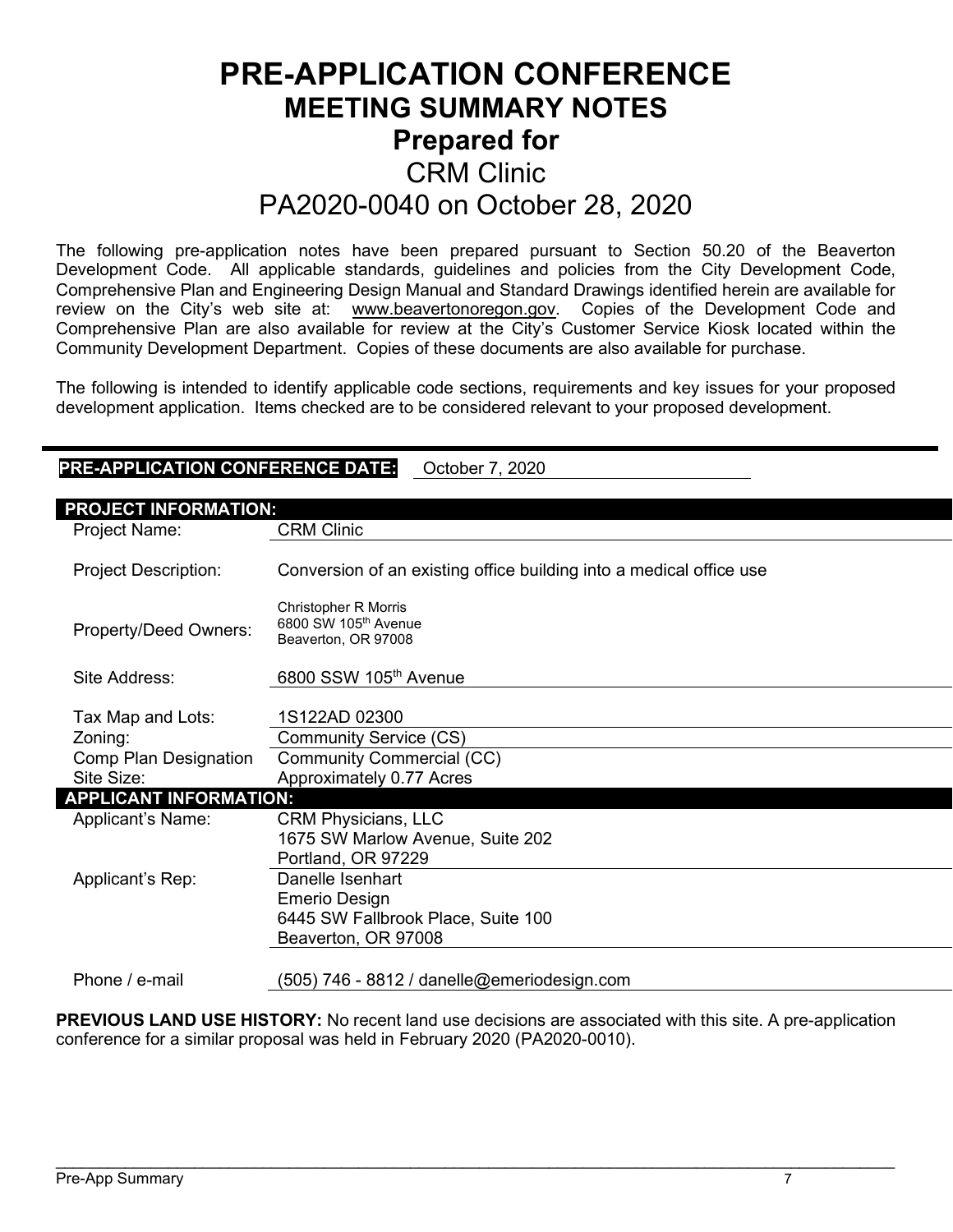## SECTION 50.25 (APPLICATION COMPLETENESS):

The completeness process is governed by Section 50.25 of the Development Code. The applicant is encouraged to contact staff to ask any questions or request clarification of any items found on the application checklists that were provided to the applicant at the time of the pre-application conference. In addition, the applicant should be aware that staff is not obligated to review any material submitted 14 days or later from the time the application has been deemed "complete" that is not accompanied with a continuance to provide staff the necessary time to review the new material.

# APPLICATION FEES:

Based on the plans and materials provided, the identified application fees (land use only) are as follows:

#### New Conditional Use Permit 64.262

See Key Issues/Considerations for description of applications and associated process. Application fees may be subject to increase. The fees in effect at the time a complete application is received will control.

#### SECTION 50.15. CLASSIFICATION OF APPLICATIONS:

Applications are subject to the procedure (Type) specified by the City Development Code. Per Section 50.15.2 of the Code, when an applicant submits more than one complete application for a given proposal, where each application addresses separate code requirements and the applications are subject to different procedure types, all of the applications are subject to the procedure type which requires the broadest notice and opportunity to participate.

# SECTION 50.30 (NEIGHBORHOOD REVIEW MEETING):

Based on the information presented at the pre-application, a Neighborhood Review Meeting may be required. if applications are a Type 3. Neighborhood Advisory Committee (NAC): Denney Whitford/ Raleigh West Contacts: Ernie Conway: 503-646-5688; Sherry Moore: 503-567-8492

The Neighborhood Meeting packet can be found here:

https://www.beavertonoregon.gov/DocumentCenter/View/9172/Neighborhood-Meeting-Informational-Packet?bidId=

If you have any questions about the content of the packet or have other questions, please don't hesitate to reach out to staff.

#### CHAPTER 20 (LAND USES):

Zoning: Community Service (CS) Applicable Code Sections: Section 20.10.20 for list of permitted, prohibited and conditional uses. Section 20.10.15 (Site Development Requirements).

Comments: In order for your application to be deemed complete, the written narrative is to address how the proposal meets all of the applicable regulations listed above. See "Key Issues / Considerations" herein.

 $\mathcal{L}_\mathcal{L} = \mathcal{L}_\mathcal{L} = \mathcal{L}_\mathcal{L} = \mathcal{L}_\mathcal{L} = \mathcal{L}_\mathcal{L} = \mathcal{L}_\mathcal{L} = \mathcal{L}_\mathcal{L} = \mathcal{L}_\mathcal{L} = \mathcal{L}_\mathcal{L} = \mathcal{L}_\mathcal{L} = \mathcal{L}_\mathcal{L} = \mathcal{L}_\mathcal{L} = \mathcal{L}_\mathcal{L} = \mathcal{L}_\mathcal{L} = \mathcal{L}_\mathcal{L} = \mathcal{L}_\mathcal{L} = \mathcal{L}_\mathcal{L}$ 

#### CHAPTER 30 (NON-CONFORMING USES):

Proposal subject to compliance to this chapter? Yes No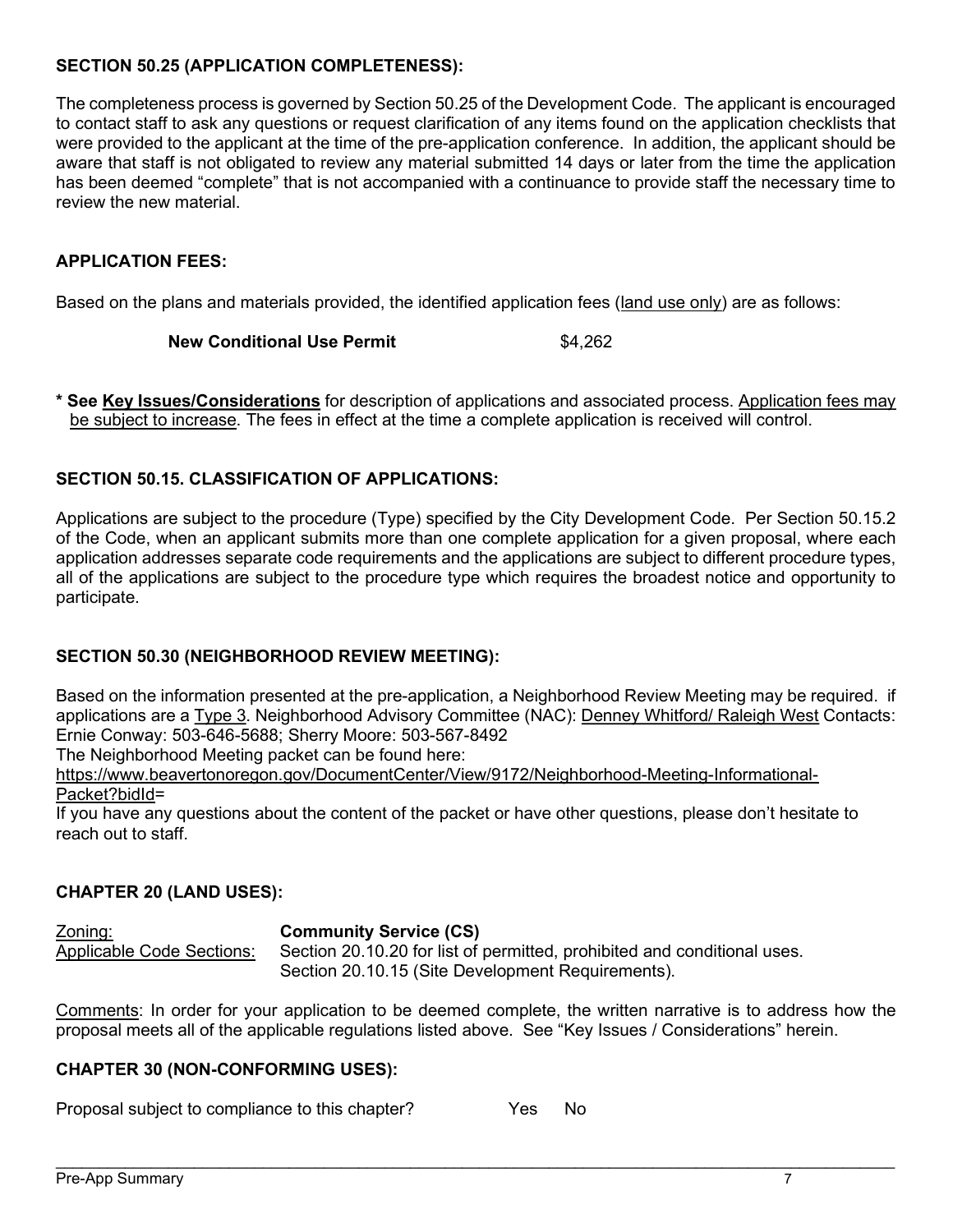## CHAPTER 40 (PERMITS & APPLICATIONS):

Facilities Review Committee review required? The State States No

Please Note: Applicant's written response to Section 40.03 (Facilities Review) should address each criterion. If response to criterion is "Not Applicable", please explain why the criterion is not applicable.

Applicable Application Type(s):

| <b>Application Description</b>    | <b>Code Reference</b> | <b>Application Type (process)</b>     |
|-----------------------------------|-----------------------|---------------------------------------|
|                                   |                       |                                       |
| <b>New Conditional Use Permit</b> | 40.15.15.5.C          | Tvpe 1<br>Type $2$ Type $3$<br>Type 4 |

Comments: In order for your application to be deemed complete, a written statement is necessary, supported by substantial evidence in response to all applicable approval criteria. Your application narrative will need to explain how and why the proposed application will meet the approval criteria for the land use applications identified above. Approval criteria and development regulations in effect at the time an application is received will control. Approval criteria and development regulations are subject to change.

## CHAPTER 60 (SPECIAL REGULATIONS):

The following special requirements when checked are applicable to your development. Please review special requirements in the preparation of written and plan information for a formal application:

| Section 60.05 (Design Review Principles<br><b>Standards and Guidelines)</b> | Section 60.07 (Drive-Up Window Facilities)       |
|-----------------------------------------------------------------------------|--------------------------------------------------|
| Section 60.10 (Floodplain Regulations)                                      | Section 60.15 (Land Division Standards)          |
| Section 60.20 (Mobile & Manufactured Home<br>Regulations)                   | Section 60.25 (Off-Street Loading)               |
| Section 60.30 (Off-Street Parking)                                          | Section 60.33 (Park and Recreation Facilities)   |
| Section 60.35 (Planned Unit Development)                                    | Section 60.40 (Sign Regulations)                 |
| Section 60.45 (Solar Access Protection)                                     | Section 60.50 (Special Use Regulations)          |
| Section 60.55 (Transportation Facilities)                                   | Section 60.60 (Trees and Vegetation)             |
| Section 60.65 (Utility Undergrounding)                                      | Section 60.67 (Significant Natural<br>Resources) |
| Section 60.70 (Wireless Communication)                                      |                                                  |

Comments: For the application(s) listed above to be deemed complete, written analysis will need to identify and explain how the proposal meets all applicable provisions/requirements as checked above. See Key Issues / Considerations herein for additional notes. Plans are to include a calculation in response to 60.30.10. (off-street parking numbers) and illustrate compliance with stall-aisle dimensional standards of 60.30.15. See "Key Issues/Considerations" herein.

Unless physical changes are proposed to the site or building, the proposal will not be subject to the City's Design Review Design Principles, Standards and Guidelines.

 $\mathcal{L}_\mathcal{L} = \mathcal{L}_\mathcal{L} = \mathcal{L}_\mathcal{L} = \mathcal{L}_\mathcal{L} = \mathcal{L}_\mathcal{L} = \mathcal{L}_\mathcal{L} = \mathcal{L}_\mathcal{L} = \mathcal{L}_\mathcal{L} = \mathcal{L}_\mathcal{L} = \mathcal{L}_\mathcal{L} = \mathcal{L}_\mathcal{L} = \mathcal{L}_\mathcal{L} = \mathcal{L}_\mathcal{L} = \mathcal{L}_\mathcal{L} = \mathcal{L}_\mathcal{L} = \mathcal{L}_\mathcal{L} = \mathcal{L}_\mathcal{L}$ 

# OTHER DEPARTMENT/AGENCY CONTACTS: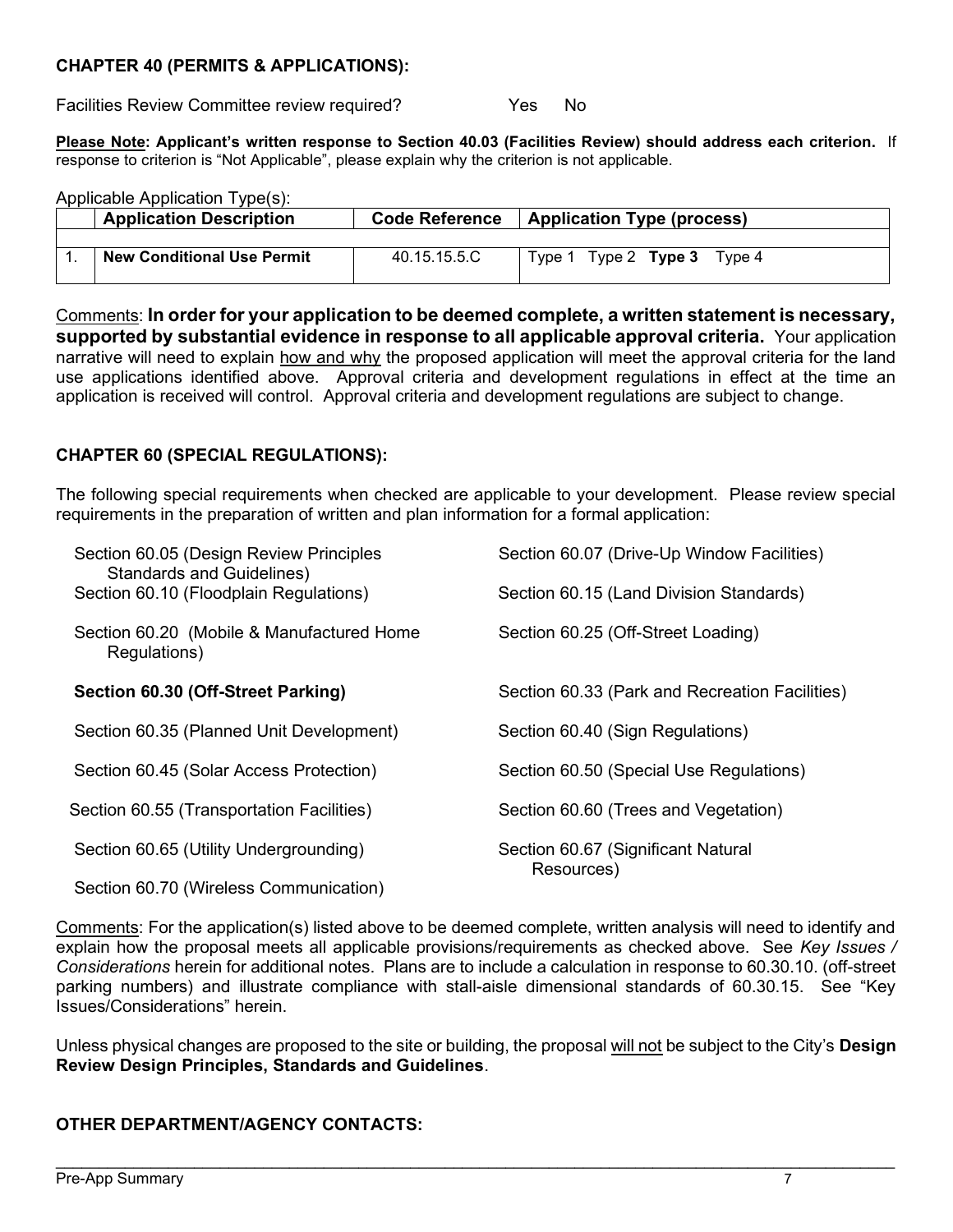Your project may require review by other City departments and outside agencies. Staff recommend contacting the following persons at the City of Beaverton or other agencies when their name is checked. In some instances, some or all of these staff persons may submit written comments for the pre-application conference. These comments may be discussed at the pre-application conference and will be attached to this summary:

| Recommended | <b>Clean Water Services</b>                                                                       |
|-------------|---------------------------------------------------------------------------------------------------|
| contact for | (CWS not sent copy of Pre-Application materials)                                                  |
| further     | Clean Water Services (CWS) regulates sanitary sewer, storm and surface water management           |
| information | within Washington County in coordination with the City of Beaverton. CWS also conducts            |
| if checked  | environmental review for proposed development projects that are located in proximity to           |
|             | sensitive areas (generally wetlands, riparian areas and stream corridors). Staff recommends       |
|             | that applicants contact CWS staff as early as possible in order to obtain a Service Provider      |
|             | Letter (SPL). For many development permits, the SPL is required before the application is         |
|             | determined to be complete (BDC 50.25.1.F) which starts the Beaverton land use review              |
|             | processes. CWS environmental regulations are explained in Chapter 3 of the Design and             |
|             | www.cleanwaterservices.org/permits-development/design-<br>Construction<br><b>Standards</b><br>at: |
|             | construction-standards If no sensitive areas exist on or within 200 feet of the project site, CWS |
|             | can also issue a statement indicating no sensitive areas exist which the city will also accept    |
|             | as documentation under Section 50.25.1.F. To start the environmental review process and           |
|             | obtain an SPL, complete the pre-screening site assessment form. For more information about        |
|             | CWS environmental review, you may email splreview@cleanwaterservices.org or contact               |
|             | Laurie Bunce, CWS Engineering Technician, at (503) 681-3639.                                      |
|             | Carl Werner, Building, City of Beaverton                                                          |
|             | (503) 526-2427 / cwerner@beavertonoregon.gov                                                      |
|             | Plans reviewed. Comment: Building Division permits are required and may run concurrently          |
|             | with Land Use Application.                                                                        |
|             | <b>Steve Brennen, Operations, City of Beaverton</b>                                               |
|             | (503) 526-2200 / sbrennen@beavertonoregon.gov                                                     |
|             | Plans reviewed. No comments.                                                                      |
|             |                                                                                                   |
|             | Connie Rodriguez, Site Development, City of Beaverton                                             |
|             | (503) 350-4018 / crodriguez@beavertonoregon.gov                                                   |
|             | Plan reviewed. Comments Attached                                                                  |
|             | Kate McQuillan, Transportation Planning, City of Beaverton                                        |
|             | (503) 526-2427 / kmcquillan@beavertonoregon.gov                                                   |
|             | Plans reviewed. Comments Attached                                                                 |
|             |                                                                                                   |
|             | Naomi Vogel, Washington County Land Use and Transportation                                        |
|             | (503) 846-7639 Naomi Vogel@co.washington.or.us                                                    |
|             | Plans reviewed. No Comments Provided                                                              |
|             |                                                                                                   |
|             |                                                                                                   |

# KEY ISSUES/CONSIDERATIONS:

Staff has identified the following key development issues, or design consideration or procedural issues that you should be aware of as you prepare your formal application for submittal. The identification of these issues or considerations here does not preclude the future identification of other key issues or considerations: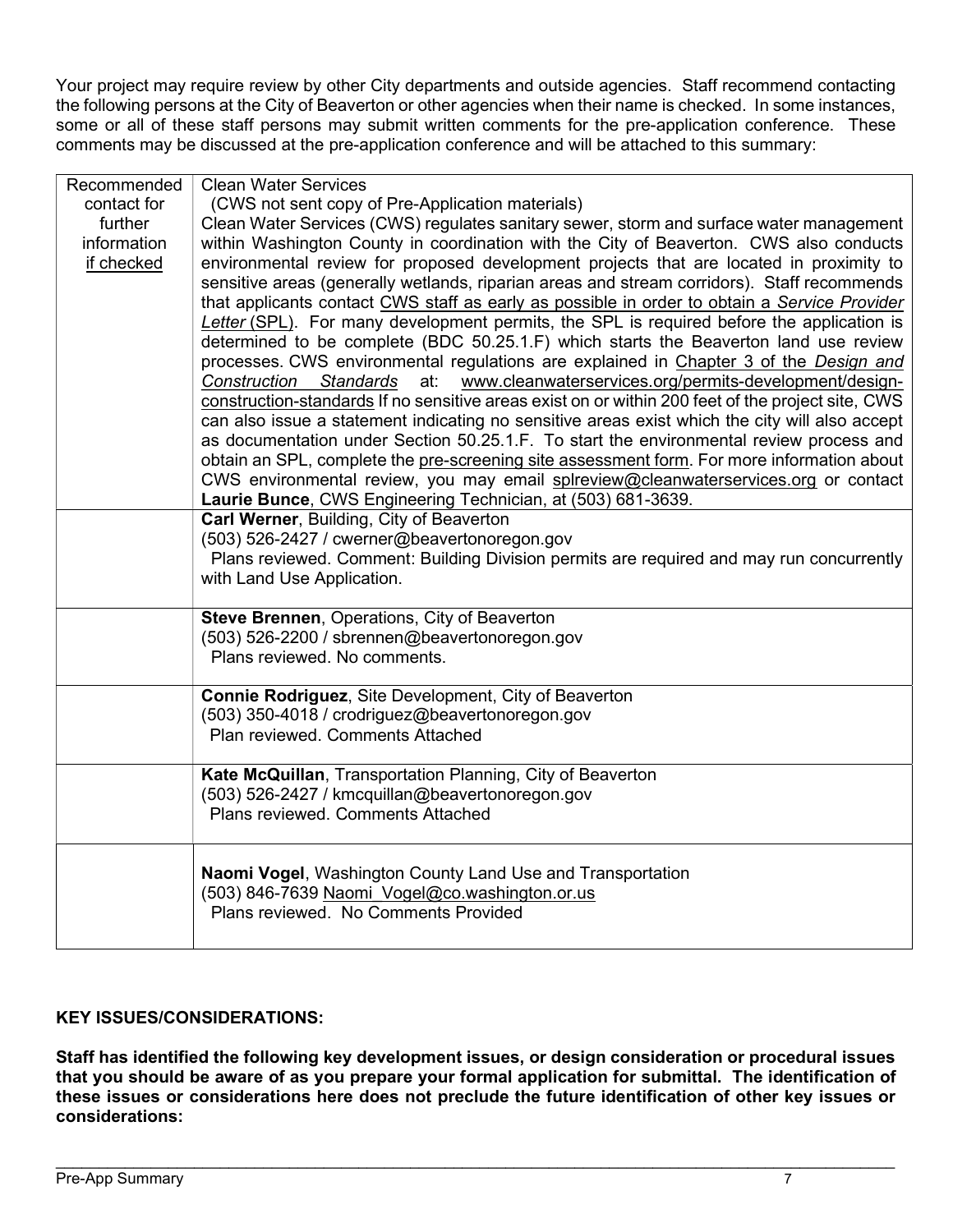- 1. Land Use Applications In review of the plans and materials submitted for consideration, staff has identified the following land use applications. Please note that the City of Beaverton allows and staff recommends concurrent review of land use applications.
	- a. **New Conditional Use Permit** is required for Medical Clinics in the Community Service zone. A key criterion for a Conditional Use Permit is demonstrating compliance with all applicable Comprehensive Plan Policies. Based on the submitted materials, staff has identified the following policies below as applicable.

## ADD POLICIES

- 2. Traffic Impact Analysis. A traffic memo is required to determined if a Traffic Impact analysis is required. Projects that create 300 trips per day or greater will be required to submit a Traffic Impact Analysis as part of the submittal. Please coordinate with ODOT and City of Beaverton to scope the Traffic Memo and TIA (if required).
- 3. On Site Vehicle Circulation. Please provide a truck turning templates to demonstrate how fire trucks, garbage trucks, and delivery vehicles are able to safely maneuver on site.
- 4. Utilities and Stormwater: Public utilities (water, sanitary sewer and storm drainage) currently serve the site. Please see the attached notes prepared by Connie Rodriguez, Site Development Division, for more information.
- 5. Waste and Recycling. A medical office will be required to have garbage, mixed recycling and glass recycling service.
- 6. Service Provider Letters (SPL). The City of Beaverton requires service provider letters from special districts who provide services to the subject site. Service Provider Letters are required prior to your application being deemed complete in the land use process. Staff has identified the following service provider letters as applicable to your proposal:
	- a. Clean Water Services (CWS): All development within the City requires a Clean Water Services SPL for environmental review. Information can be found at Clean Water Services Website https://www.cleanwaterservices.org/permits-development/step-by-step-process/environmentalreview/
	- b. Tualatin Valley Fire & Rescue (TVF&R): TVF&R requires as SPL to address fire code issues related to development. The SPL form can be found at the following link https://www.tvfr.com/FormCenter/Public-Records-7/Service-provider-letter-for-city-of-Beav-62
- 7. Electronic Plan Review. The City of Beaverton offers electronic plan submission for Planning, Site Development, and Building permit review. For more information please visit our Apply for Permits page at https://www.beavertonoregon.gov/2047/Apply-for-Permits or contact staff.
- 8. System Development Charges. The Washington County Transportation Development Tax (TDT) will be due for developments prior to issuance of building permits, in addition to other System Development Charges. The SDC charges are not assessed or evaluated through the land use application review process.

The TDT is based on the estimated traffic generated by each type of development. The TDT is collected prior to the issuance of a building permit; or in cases where no building permit is required (such as for golf courses or parks), prior to final approval of a development application.